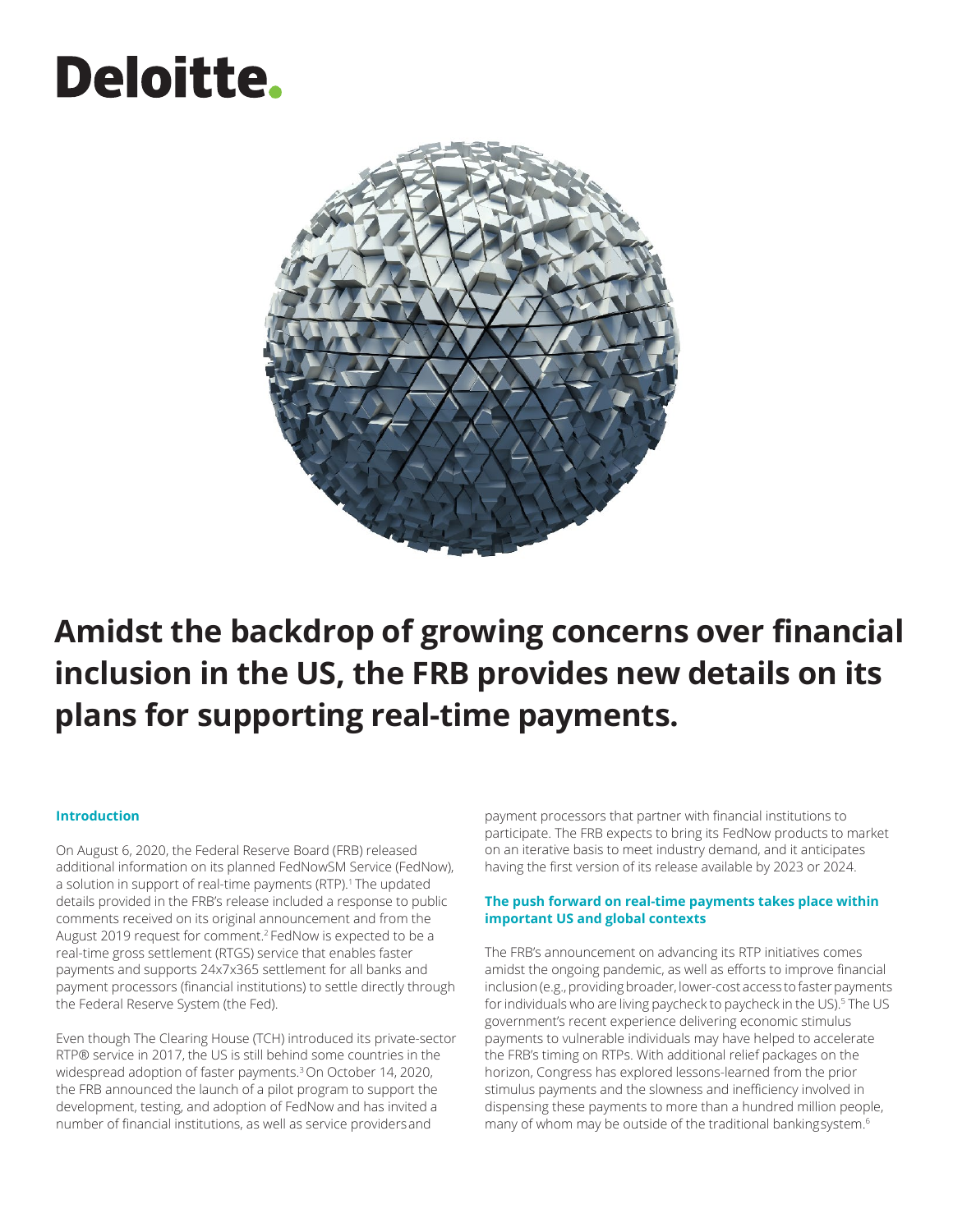With FedNow, payments that previously would have taken days to become available would be processed within minutes.

FedNow's design has been updated to address the industry's comments by providing more detail on how its functionality can enable financial institutions to support faster payments. Ultimately, financial institutions could build new features on top of the basic clearing and settlement services that exist today.

The global payments system is becoming increasingly complex, driven in large part by the expectations of retail and small business customers for faster, near RTP options. Corporate customers have also started adjusting their expectations for faster payments as

corporate leaders begin to expect the same level of service for their corporate payments that they experience as retail customers.

For financial institutions, the potential impact of faster payments on operations, liquidity management, accounting, and technology is substantial. It is important to understand how FedNow can enable faster payment adoption and how this impact translates to wholesale vs. retail payment management. In addition, FedNowwill create implications for non-bank financial and payments companies and how they interact with their banking partners, adding to the complexity and number of the in-scope considerations for greater industry adoption.

#### **Evolution of US Financial Regulators on Real-Time Payments Major developments (from July 2017 to October 2020)**

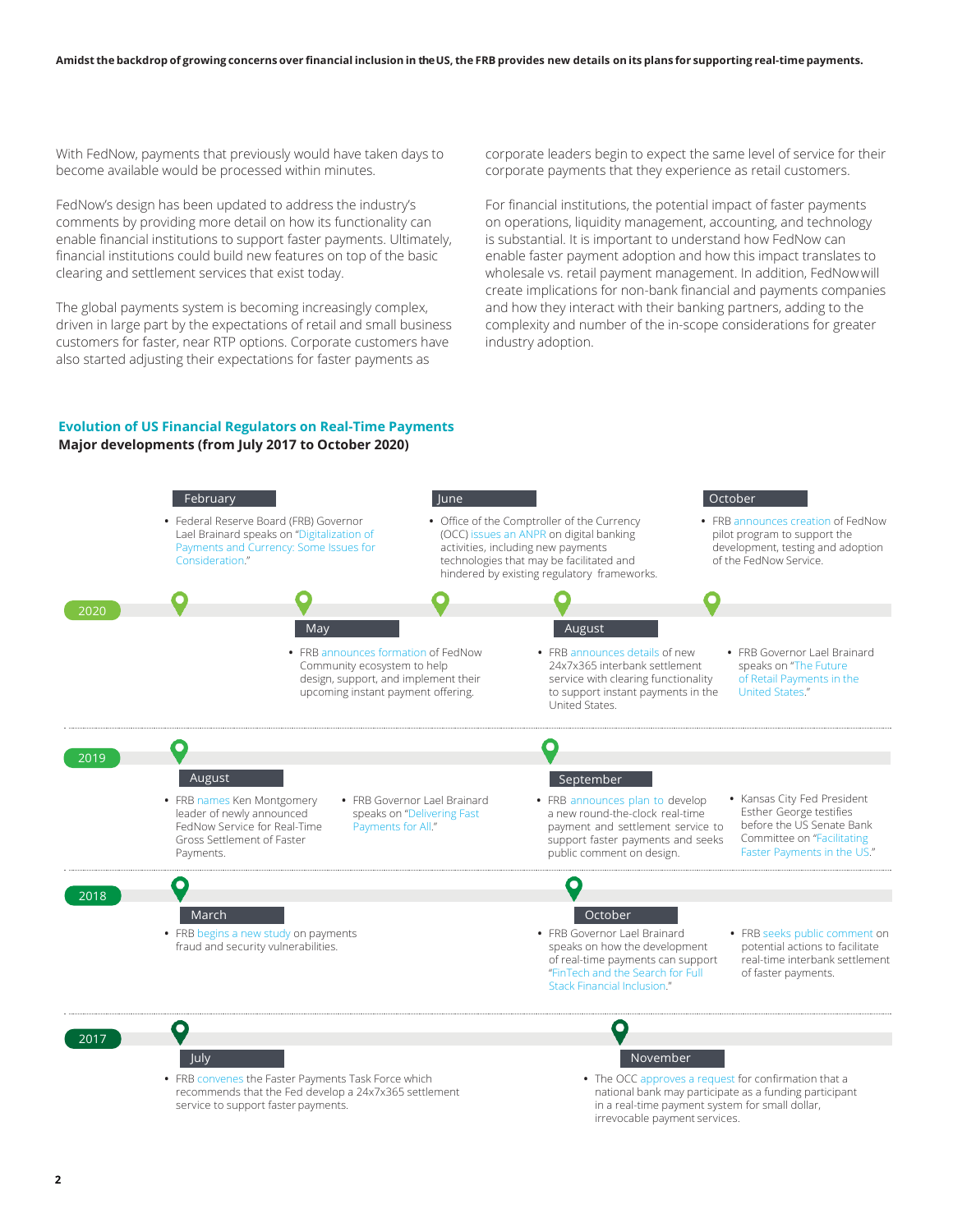The existing FedWire Funds Service and ACH are robust technologies that continue to support millions of payments and move trillions of dollars daily. Though the Fed believes that the adoption of faster payments technologies is important, the change represented by FedNow is transformational and complex.

The changes introduced with the FedNow Service are not without debate, however. Some question the utility of the US government in innovations that they believe should be driven by the private sector.<sup>7</sup> The OCC is reportedly nearing completion of its new payments charter that would provide approved organizations with "the ability to operate across state borders with a single set of rules, as well as to expand the suite of financial services they offer."<sup>8</sup> Earlier this year, the OCC released an ANPR that requested responses to a series of questions related to the application of new and enabling technologies to enhance digital banking activities, including payments.9 The payments charter potentially places payments companies in direct competition with banks, especially if it enables other financial services in addition to payments. It is also facing similar challenges that were encountered with the special purpose national bank charter for fintech companies,<sup>10</sup> where state regulators have raised objections over its legality of the charter.<sup>11</sup>

#### **High-level overview of the technologies addressed in the FRB's recent FedNow announcement**

While the FRB does not intend to have all functionality discussed in its latest paper available with the initial version of its release, there will be an expectation that banks will have the ability to begin supporting faster payments (initially of \$25K or less) soon after the service goes live. This means that financial institutions will need to consider the impacts of this service on their organizations and begin planning as soon as possible. While some financial institutions are making progress in themigration to faster payments, many in the US still lag behind and will need to prioritize and leverage this change at the Fed to enable their organizations.

The initial release of FedNow will include basic functionality that is intended to support banks in the transition to 24x7x365 service. The smaller scope ensures that the core functionality is delivered with a high level of security and resiliency integral to the adoption and functioning of the service.

The FedNow service will have several core features in support of RTP processing and 24x7x365 processing. These features include:

- **•** Supporting a real-time credit transfer payment flow, utilizing the ISO 20022 message standard developed for financial services transactions. New message types will be introduced for a) return transfers and b) interbank funds transfers for liquidity management-related transfers that do not involveend-users. Several non-value message types (e.g., request for return, payment status request) will also be introduced. Request for payment non-financial messages and functionality will also be part of the FedNow functionality at launch.
- **•** Providing a continuously operating service, with 24-hour business days aligned to the closing times of the FedWire Funds Service. The FedWire Funds Service will shift to a 7:00pm ET closing time in March 2021 and therefore the FedNow service would run its business day from 7:00pm each calendar day until 7:00pm on the next calendar day. The Fed does not expect banks to adjust their definition of a business day, but consideration needs to be taken for the ability to make customer funds available on days that banks do not normally consider 'business days'.
- **•** The shift to a 24x7x365 for the FedNow service requires Reserve banks to adopt a seven-day accounting regime. Whilebanks that utilize the FedNow service will not be required to adopt a seven-day accounting structure, they will need to consider the implications for this change at the Fed. The Fed will offer guidance in support of transitioning to their seven-day accounting regime as part of the transition process.
- **•** Offering enhanced reporting capabilities for banks including correspondent banks that will be able to facilitate the use of the FedNow service. This includes enhanced end-of-day reporting, intraday account balance reporting, summary-level reports of sent and received transactions, etc. The final set of reports will be announced prior to the launch of the initialfunctionality.
- **•** Providing 24x7x365 access to intraday credit for banks that will be available on the same terms and conditions as other Fed services. Banks that utilize intraday credit currently will need to review their liquidity risk monitoring and management procedures todetermine where adjustments will need to be made. Discount window hours will remain aligned to the FedWire Funds Transfer System hours Monday through Friday, though this may change over time.
- **•** Developing a liquidity management tool (FedNow LMT)that enables participants to transfer funds between their reserve accounts and the RTP joint account to support liquidity requirements related to FedNow payment activity. The FedNow LMT will be available to full participants as well as financial firms that are not full participants. Controls will be put in place by the Fed to ensure that the FedNow LMT is used in only in support of RTP.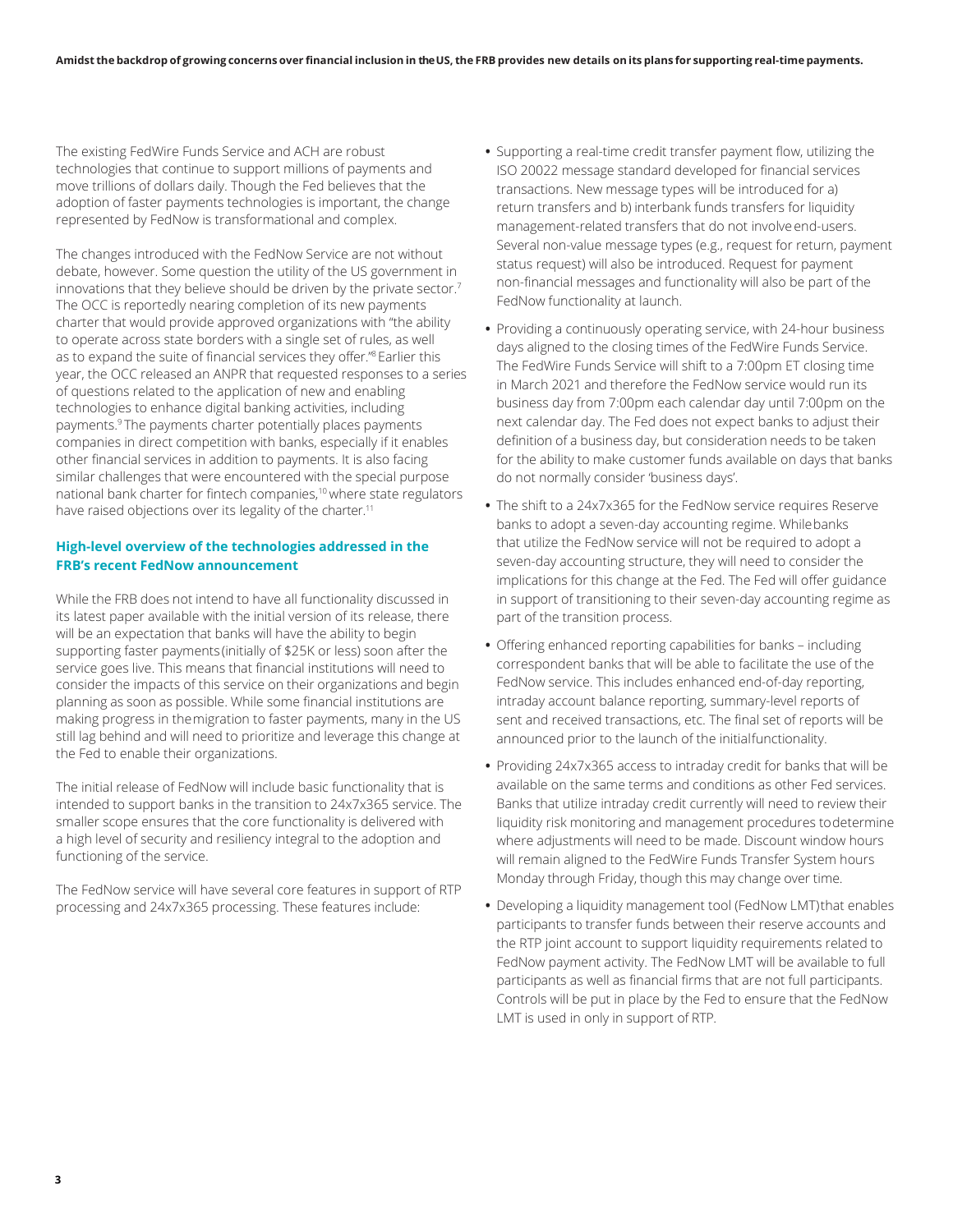**•** Enabling fraud prevention tools at launch that include a) the ability to set transaction value limits; b) the ability to define conditions under which transactions would be rejected; and c) reporting functionality on payment messages rejected based on conditional settings. Additional tools that will be available as part of later functionality include value limits tailored to certain uses; aggregate value or volume limits for a given time period; and centralized monitoring and analytics.

The Fed is planning to have this core functionality available at an initial level of maturity at launch and to make the technology flexible enough to continue to be easily advanced as the FedNow service matures.

#### **Linkage between FedNow and other faster payments initiatives in the US, including Central Bank Digital Currency (CBDC)**

During a recent speech on CBDC, FRB Governor Lael Brainard discussed FedNow, acknowledged ongoing stablecoin initiatives, and introduced the Fed's collaboration with the Massachusetts Institute of Technology, global central banks, and the Bank for International Settlements (BIS) on CBDC research to build and test a hypothetical digital currency.12 CBDC is a digital representation of fiat currency issued by a central bank and is another foundational area of financial innovation that is under the intense focus of regulators. FRB Chairman Jerome Powell has recently said that it is "more important to get [CBDC] right than to be first" and to "not only look at the

potential benefits of a CBDC but also the potential risks."13 While the relationship between CBDC and FedNow is still being defined, there is an interdependency between the ongoing development of RTP and central bank digital currencies. As part of its ongoing development of the FedNow service, the Fed will continue to develop its understanding of how to incorporate CBDC alongside the 24x7x365 settlement capabilities of the FedNow Service.

#### **Real-time payments adoption will accelerate in the US**

The financial industry and the banking organizations that would be the Fed's RTGS service's traditional clients understand that the migration to RTP is inevitable. Many banks have already adopted some RTP capabilities for their retail customers by leveraging the RTP® service of The Clearing House. This new service provided by the Fed will only serve to accelerate RTP adoption by those banks and other non-bank financial institutions that are fast becoming their competitors.

This article is part of a new series on how technology and innovation shape financial regulatory initiatives and the impacts on the global payments system.

In subsequent blog posts, Deloitte will continue to explore the primary considerations that banks will need to address in the transition to RTPs and 24x7x365 settlement, including intraday credit management, defining the close, managing funds availability, and leveraging the FedNow monitoring tools.

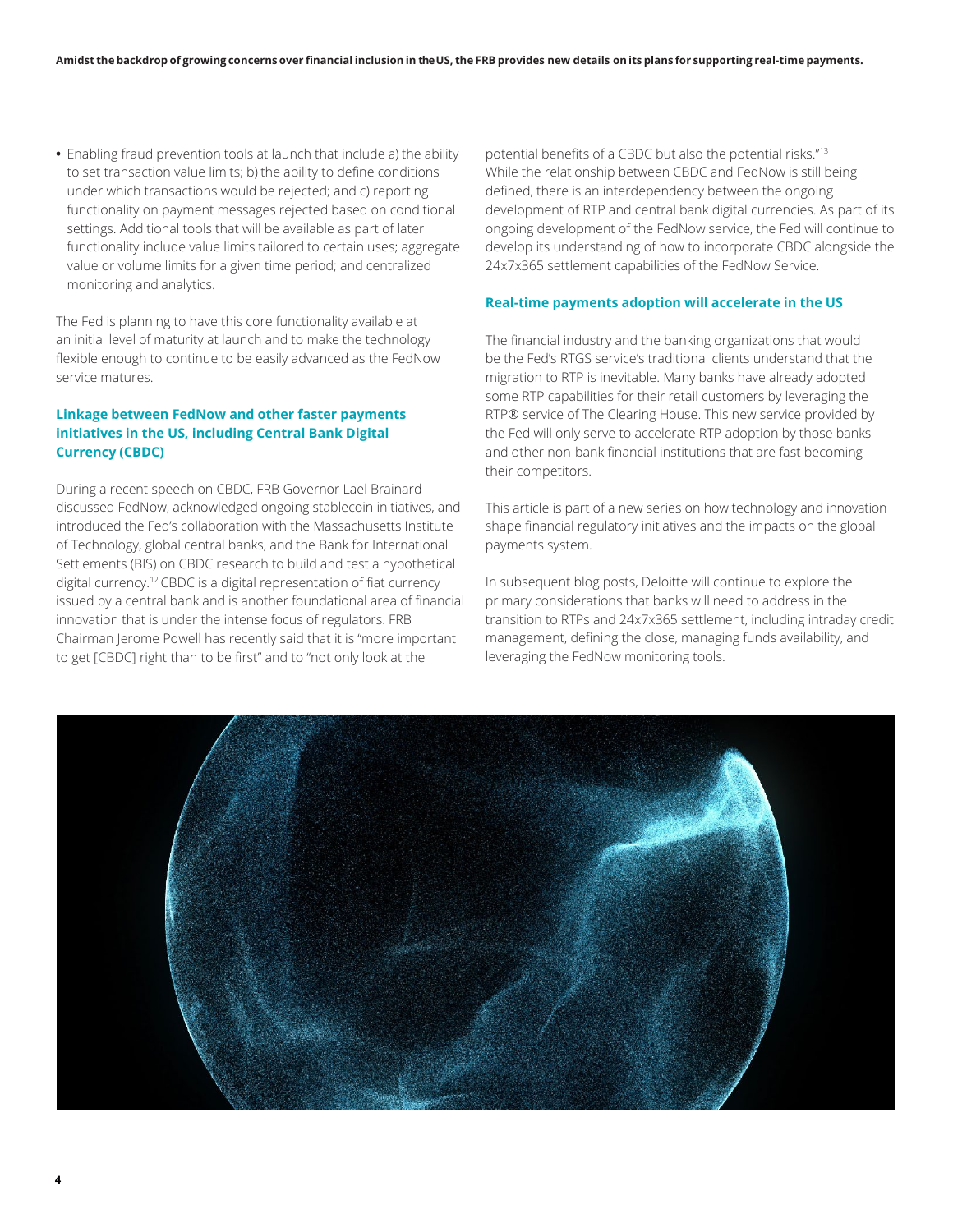### **Contacts:**

**Joan Cheney** Managing Director | Deloitte Risk & Financial Advisory Deloitte & Touche LLP

**Ken Lamar** Independent Senior Advisor Deloitte & Touche LLP

#### **Deloitte Center for RegulatoryStrategy**

**Irena Gecas-McCarthy**

FSI Director, Deloitte Center for Regulatory Strategy, Americas Principal | Deloitte Risk & Financial Advisory Deloitte & Touche LLP

**Austin Tuell** Manager | Deloitte Risk & Financial Advisory Deloitte & Touche LLP

**Kyle Cooke** Senior Consultant | Deloitte Risk & Financial Advisory Deloitte & Touche LLP

## **Endnotes**

- 1. Federal Reserve Board, ["Federal Reserve announces details of new 24x7x365 interbank settlement service with clearing functionality to support instant](https://www.federalreserve.gov/newsevents/pressreleases/other20200806a.htm) [payments in the United States,"](https://www.federalreserve.gov/newsevents/pressreleases/other20200806a.htm) accessed on October 19,2020.
- 2. Federal Reserve Board, ["Federal Reserve announces plan to develop a new round-the-clock real-time payment and settlement service to support faster](https://www.federalreserve.gov/newsevents/pressreleases/other20190805a.htm) [payments,"](https://www.federalreserve.gov/newsevents/pressreleases/other20190805a.htm) accessed on October 19, 2020.
- 3. The Clearing House, "TCH Releases Business Principles that Outline the Operation of the RTP® Network," accessed on October 19, 2020.
- 4. Federal Reserve Board, "Federal Reserve Announces Creation of [FedNowSM](https://fedpaymentsimprovement.org/news/blog/federal-reserve-announces-the-creation-of-fednowsm-pilot-program/) Pilot Program," accessed on October 19, 2020.
- 5. By using the term "financial inclusion" within the context of access to real-time payments, we refer to FRB Governor Lael Brainard's speech, "For households living paycheck to paycheck, the difference between waiting for a payment to clear and receiving a payment in real time is not merely an inconvenience; it could tip the balance toward overdraft fees, bounced checks, or collection fees. Of course, faster payments would not address the root causes of financial fragility, but they could help reduce the strain on some." Please see, Federal Reserve Board, ["FinTech and the Search for Full Stack Financial Inclusion,"](https://www.federalreserve.gov/newsevents/speech/brainard20181017a.htm) accessed on October 23, 2020.
- US House Committee on Financial Services, Task Force on Financial Technology, ["Inclusive Banking During a Pandemic: Using FedAccounts and Digital Tools to](https://financialservices.house.gov/calendar/eventsingle.aspx?EventID=406617) [Improve Deliveryof Stimulus Payments,"](https://financialservices.house.gov/calendar/eventsingle.aspx?EventID=406617) accessed on October 20, 2020.
- 7. Brendan Pedersen, ["OCC's Brooks questions need for government-owned payment systems,"](https://www.americanbanker.com/news/occs-brooks-questions-need-for-government-owned-payment-systems) American Banker, August 13, 2020, accessed on October 19, 2020.
- 8. Victoria Guida, ["Top regulator pushes ahead with plan to reshape banking, sparking clash with states,"](https://www.politico.com/news/2020/08/31/currency-comptroller-reshape-banking-406393) Politico, August 31, 2020, accessed on October 19, 2020.
- 9. Office of the Comptroller of the Currency (OCC), "National Bank and Federal Savings Association Digital Activities: Advance Notice of Proposed Rulemaking," accessed on October 19, 2020.
- 10. Office of the Comptroller of the Currency, ["OCC Begins Accepting National Bank Charter Applications From Financial Technology Companies,"](https://www.occ.gov/news-issuances/news-releases/2018/nr-occ-2018-74.html) accessed on October 19, 2020.
- 11. Conference of State Bank Supervisors, "CSBS Sues OCC Over Fintech [Charter,"](https://www.csbs.org/newsroom/csbs-sues-occ-over-fintech-charter) accessed on October 20, 2020.
- 12. Federal Reserve Board Governor Lael Brainard, "The Future of Retail [Payments](https://www.federalreserve.gov/newsevents/speech/brainard20200806a.htm) in the United States," accessed on October 20, 2020.
- 13. Federal Reserve Board Chairman Jerome Powell, ["Remarks to International Monetary Fund panel discussion on digital payments,"](https://www.cnbc.com/2020/10/19/watch-fed-chair-jerome-powell-speak-live-to-the-international-monetary-fund.html) accessed on October 20, 2020.